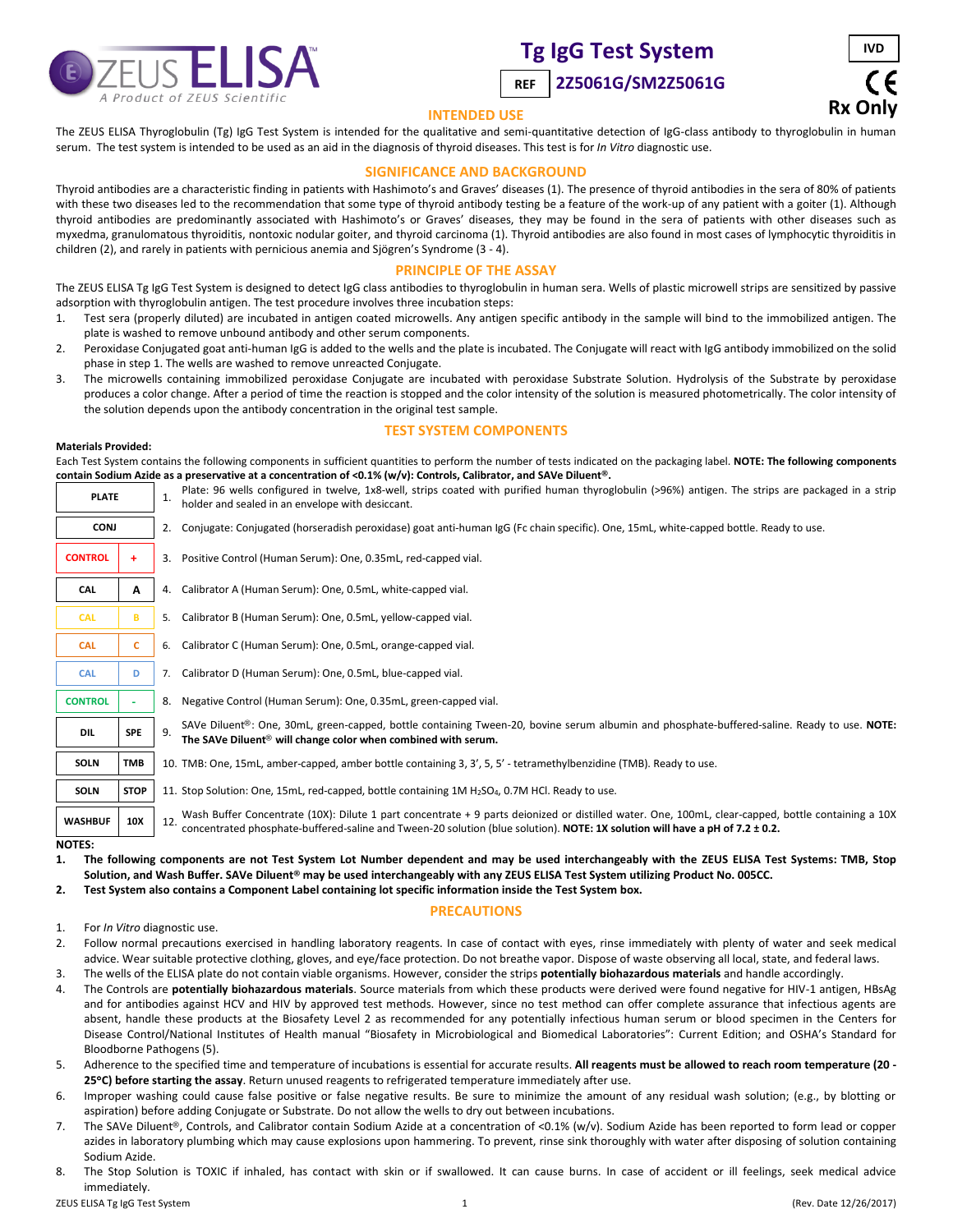- 9. The TMB Solution is HARMFUL. It is irritating to eyes, respiratory system and skin.
- 10. The Wash Buffer concentrate is an IRRITANT. It is irritating to eyes, respiratory system and skin.
- 11. Wipe the bottom of the plate free of residual liquid and/or fingerprints that can alter optical density (OD) readings.
- 12. Dilution or adulteration of these reagents may generate erroneous results.
- 13. Do not use reagents from other sources or manufacturers.
- 14. TMB Solution should be colorless, very pale yellow, very pale green, or very pale blue when used. Contamination of the TMB with Conjugate or other oxidants will cause the solution to change color prematurely. Do not use the TMB if it is noticeably blue in color.
- 15. Never pipette by mouth. Avoid contact of reagents and patient specimens with skin and mucous membranes.
- 16. Avoid microbial contamination of reagents. Incorrect results may occur.
- 17. Cross contamination of reagents and/or samples could cause erroneous results.
- 18. Reusable glassware must be washed and thoroughly rinsed free of all detergents.
- 19. Avoid splashing or generation of aerosols.
- 20. Do not expose reagents to strong light during storage or incubation.
- 21. Allowing the microwell strips and holder to equilibrate to room temperature prior to opening the protective envelope will protect the wells from condensation.
- 22. Collect the wash solution in a disposal basin. Treat the waste solution with disinfectant (i.e.: 10% household bleach 0.5% Sodium Hypochlorite). Avoid exposure of reagents to bleach fumes.
- 23. Caution: Neutralize any liquid waste at an acidic pH before adding to a bleach solution.
- 24. Do not use ELISA plate if the indicator strip on the desiccant pouch has turned from blue to pink.
- 25. Do not allow the Conjugate to come in contact with containers or instruments that may have previously contained a solution utilizing Sodium Azide as a preservative. Residual amounts of Sodium Azide may destroy the Conjugate's enzymatic activity.
- 26. Do not expose any of the reactive reagents to bleach-containing solutions or to any strong odors from bleach-containing solutions. Trace amounts of bleach (sodium hypochlorite) may destroy the biological activity of many of the reactive reagents within this Test System.

## **MATERIALS REQUIRED BUT NOT PROVIDED**

- 1. ELISA microwell reader capable of reading at a wavelength of 450nm. **NOTE: Use of a single (450nm), or dual (450/620 - 650nm), wavelength reader is acceptable. Dual wavelength is preferred, as the additional reference filter has been determined to reduce potential interference from anomalies that may absorb light.**
- 2. Pipettes capable of accurately delivering 10 200µL.
- 3. Multichannel pipette capable of accurately delivering 50 200µL.
- 4. Reagent reservoirs for multichannel pipettes.
- 5. Wash bottle or microwell washing system.
- 6. Distilled or deionized water.
- 7. One liter graduated cylinder.
- 8. Serological pipettes.
- 9. Disposable pipette tips.
- 10. Paper towels.
- 11. Laboratory timer to monitor incubation steps.
- 12. Disposal basin and disinfectant (i.e.: 10% household bleach 0.5% Sodium Hypochlorite).

#### **STORAGE CONDITIONS**

| <i></i> ի−8℃      | Coated Microwell Strips: Immediately reseal extra strips with desiccant and return to proper storage. After opening - strips are stable for 60<br>days, as long as the indicator strips on the desiccant pouch remains blue. |
|-------------------|------------------------------------------------------------------------------------------------------------------------------------------------------------------------------------------------------------------------------|
| $2^{\circ}$ C $-$ | Conjugate - DO NOT FREEZE.                                                                                                                                                                                                   |
|                   | Unopened Test System, Calibrator, Positive Control, Negative Control, TMB, SAVe Diluent <sup>®</sup>                                                                                                                         |
| $\sqrt{25}$ °C    | Stop Solution: 2 - 25°C                                                                                                                                                                                                      |
|                   | Wash Buffer (1X): 20 - 25°C for up to 7 days, 2 - 8°C for 30 days.                                                                                                                                                           |
| $2^\circ C - 1$   | Wash Buffer (10X): 2 - 25°C                                                                                                                                                                                                  |

#### **SPECIMEN COLLECTION**

- 1. ZEUS Scientific recommends that the user carry out specimen collection in accordance with CLSI document M29: Protection of Laboratory Workers from Infectious Disease (Current Edition).
- 2. No known test method can offer complete assurance that human blood samples will not transmit infection. Therefore, consider all blood derivatives potentially infectious.
- 3. Use only freshly drawn and properly refrigerated sera obtained by approved aseptic venipuncture procedures in this assay (6, 7). Do not use if there are any added anticoagulants or preservatives. Avoid using hemolyzed, lipemic, or bacterially contaminated sera.
- 4. Store sample at room temperature for no longer than 8 hours. If testing is not performed within 8 hours, sera may be stored between 2 8°C, for no longer than 48 hours. If a delay in testing is anticipated, store test sera at -20°C or lower. Avoid multiple freeze/thaw cycles which may cause loss of antibody activity and give erroneous results. It is the responsibility of the individual laboratory to use all available references and/or its own studies to determine stability criteria for its laboratory (8).

#### **ASSAY PROCEDURE**

- 1. Remove the individual components from storage and allow them to warm to room temperature (20 25°C).
- 2. Determine the number of microwells needed. Allow seven Control/Calibrator determinations (one Blank, one Negative Control, four Calibrators and one Positive Control) per run. Run a Reagent Blank on each assay. Check software and reader requirements for the correct Controls/Calibrator configurations. Return unused strips to the resealable pouch with desiccant, seal, and return to storage between 2 - 8°C.

| <b>EXAMPLE PLATE SET-UP</b> |                           |           |  |  |  |  |
|-----------------------------|---------------------------|-----------|--|--|--|--|
|                             |                           |           |  |  |  |  |
| A                           | <b>Blank</b><br>Patient 2 |           |  |  |  |  |
| В                           | <b>Negative Control</b>   | Patient 3 |  |  |  |  |
| C                           | Calibrator A              | Patient 4 |  |  |  |  |
| D                           | Calibrator B              | Etc.      |  |  |  |  |
| F                           | Calibrator C              |           |  |  |  |  |
| F                           | Calibrator D              |           |  |  |  |  |
| G                           | <b>Positive Control</b>   |           |  |  |  |  |
| н                           | Patient 1                 |           |  |  |  |  |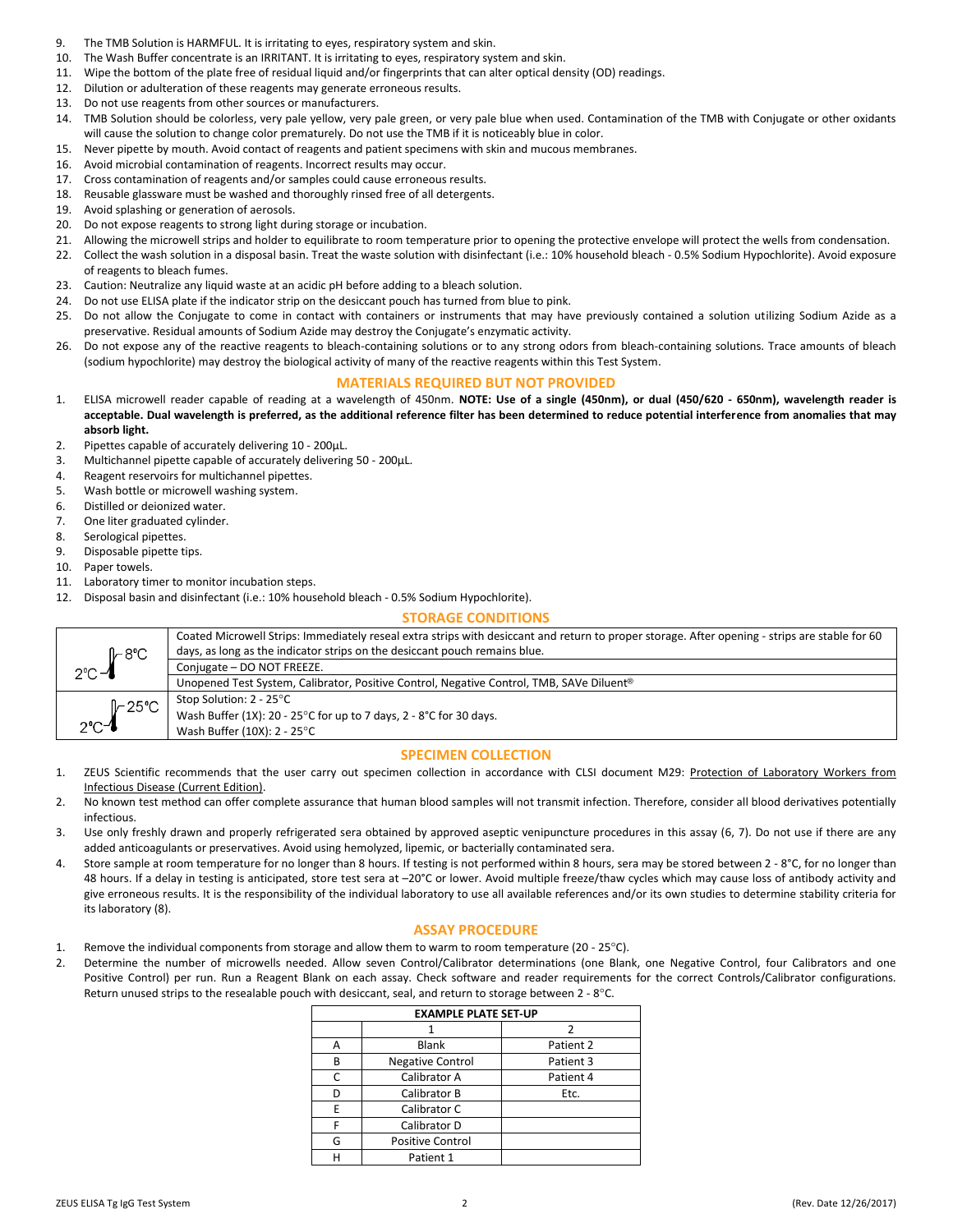- 3. Prepare a 1:21 dilution (e.g.: 10µL of serum + 200µL of SAVe Diluent®) of the Negative Control, Calibrator, Positive Control, and each patient serum. **NOTE: The SAVe Diluent® will undergo a color change confirming that the specimen has been combined with the diluent.**
- 4. To individual wells, add 100µL of each diluted Control, Calibrator and patient specimen. Ensure that the samples are properly mixed. Use a different pipette tip for each sample.
- 5. Add 100µL of SAVe Diluent® to well A1 as a Reagent Blank. Check software and reader requirements for the correct Reagent Blank well configuration.
- 6. Incubate the plate at room temperature (20 25°C) for  $25 \pm 5$  minutes.
- 7. Wash the microwell strips 5 times.
	- a. **Manual Wash Procedure**:
		- 1. Vigorously shake out the liquid from the wells.
		- 2. Fill each microwell with Wash Buffer. Make sure no air bubbles are trapped in the wells.
		- 3. Repeat steps 1. and 2. for a total of 5 washes.
		- 4. Shake out the wash solution from all the wells. Invert the plate over a paper towel and tap firmly to remove any residual wash solution from the wells. Visually inspect the plate to ensure that no residual wash solution remains. Collect wash solution in a disposable basin and treat with disinfectant at the end of the day's run.
	- b. **Automated Wash Procedure**:

If using an automated microwell wash system, set the dispensing volume to 300 - 350µL/well. Set the wash cycle for 5 washes with no delay between washes. If necessary, the microwell plate may be removed from the washer, inverted over a paper towel and tapped firmly to remove any residual wash solution from the microwells.

- 8. Add 100µL of the Conjugate to each well, including the Reagent Blank well, at the same rate and in the same order as the specimens.
- 9. Incubate the plate at room temperature (20 25°C) for 25  $\pm$  5 minutes.
- 10. Wash the microwells by following the procedure as described in step 7.
- 11. Add 100µL of TMB to each well, including the Reagent Blank well, at the same rate and in the same order as the specimens.
- 12. Incubate the plate at room temperature (20 25°C) for 10 15 minutes.
- 13. Stop the reaction by adding 50µL of Stop Solution to each well, including the Reagent Blank well, at the same rate and in the same order as the TMB. Positive samples will turn from blue to yellow. After adding the Stop Solution, tap the plate several times to ensure that the samples are thoroughly mixed.
- 14. Set the microwell reader to read at a wavelength of 450nm and measure the optical density (OD) of each well against the Reagent Blank. Read the plate within 30 minutes of the addition of the Stop Solution.

## **ABBREVIATED TEST PROCEDURE**

1. Dilute Serum 1:21. 2. Add diluted sample to microwell - 100µL/well. 3. *Incubate 25 ± 5 minutes.* 4. Wash. 5. Add Conjugate -100µL/well. 6. *Incubate 25 ± 5 minutes.*

7. Wash.

8. Add TMB -  $100 \mu L/well$ .

9. *Incubate 10 - 15 minutes.*

- 10. Add Stop Solution -50µL/well Mix.
- 11. READ within 30 minutes.

## **QUALITY CONTROL**

- 1. Each time the assay is performed, a Reagent Blank, Negative Control, Positive Control and Calibrators A D must also be included.
- 2. The mean OD value for the Calibrator, Positive Control, and Negative Control should fall within the following ranges:

|                                              | OD Range             |
|----------------------------------------------|----------------------|
| <b>Positive Control</b>                      | Must be $> 80$ IU/mL |
| Negative Control                             | Must be $< 20$ IU/mL |
| he OD of the Positive Control should be <0.9 |                      |

a. The OD of the Negative Control divided by the OD of the Positive Control should be ≤

b. If the above conditions are not met the test should be considered invalid and should be repeated.

- 4. The Positive Control and Negative Control are intended to monitor for substantial reagent failure, but will not ensure precision at the assay Cutoff.
- 5. Additional Controls may be tested according to guidelines or requirements of local, state, and/or federal regulations or accrediting organizations.

## **INTERPRETATION OF RESULTS**

#### 1. **Calibrator:**

Based upon testing of normal sera, disease state sera, and the World Health Organization (WHO) international standard, a maximum normal IU/mL value has been determined by the manufacturer and correlated to the calibrators. The calibrators will allow the user to determine the unit value for each of the test samples evaluated. The unit values are determined for each lot of kit produced, and are printed on the Component List included with each kit.

#### 2. **Quality Control**

Refer to the specification sheet included with each kit. This sheet describes the lot specific specifications for each of the calibrators. If any of the calibrators are out of range, the results are considered invalid, and the patient results may not be reported.

#### **3. Conversion of Optical Density to IU/mL**

Optical densities of the specimens are determined from the standard curve generated from the calibrators. A standard curve should be generated using the paired data points for each of the four calibrators (OD on the Y axis and corresponding IU/mL value on the X axis). Using the best-fit point to point curve, determine the IU/mL value for each of the specimens tested by extrapolation. **NOTE: It is permissible to use the reagent blank as a fifth calibrator.** In such cases, the reagent blank OD after subtraction of the reagent blank OD (therefore zero OD) may be used as a fifth calibrator and should have a value of 0 IU/mL assigned to it. If this optional fifth calibrator is employed, it will allow for interpretation of any specimen or control that happens to have an OD less than that of Calibrator D.

#### **4. Interpretations:**

Using normal healthy individuals, disease-state specimens, and the WHO standard, the manufacturer has established the following guidelines for interpretation of patient results:

| $< 40$ IU/mL  | <b>Negative</b>        |
|---------------|------------------------|
| 40 - 50 IU/mL | Equivocal*             |
| 51 - 80 IU/mL | <b>Weak Positive</b>   |
| $>80$ IU/mL   | <b>Strong Positive</b> |
|               |                        |

Retest specimens with OD Ratio Values in the equivocal range (40 - 50 IU/mL) in duplicate. Report any two of the three results which agree. Evaluate repeatedly equivocal specimens using an alternate serological method and/or re-evaluate by drawing another sample one to three weeks later.